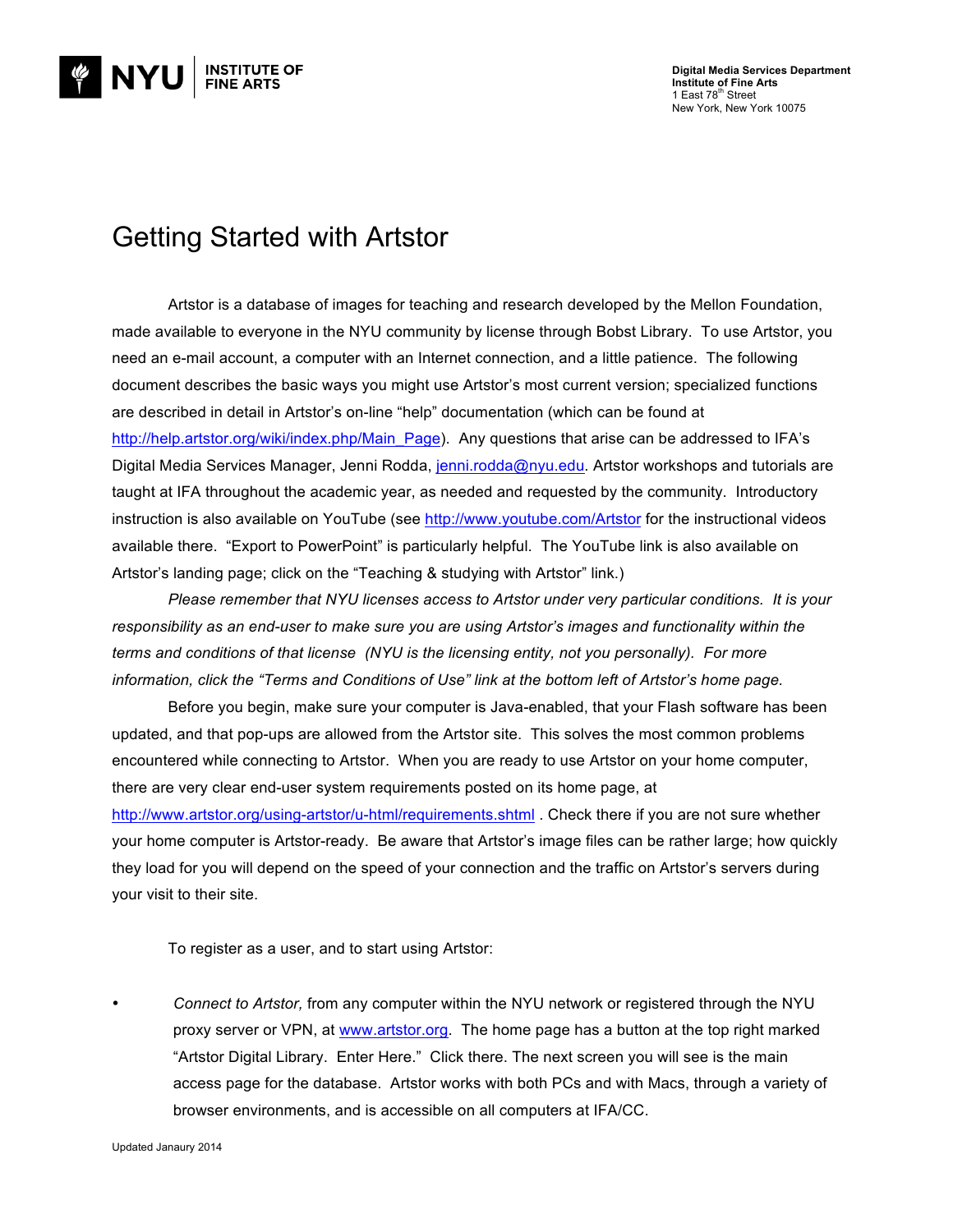- *Register as a user.* Although you can browse for images from any NYU computer without registering, you have much greater functionality once you do. You MUST register from a computer within the NYU network, although you do not have to use your NYU e-mail address as part of the registration process. You can register either from a computer on campus, or from your own computer, if it has been configured to run through NYU's proxy server or VPN (for more about authenticating yourself as an NYU user while you are off-site, see http://www.nyu.edu/its/nyunet/offcampus/.) We also recommend that you use your NYU e-mail address to register, so that if there are ever difficulties connecting to Artstor that are related to your e-mail account, you can get help more easily. In the upper right corner of the main access page, there is a register/log-on box. Click "Not registered?" then follow the directions in the dialog box. You are asked to enter your e-mail address, twice, and a password you make up for yourself, twice; you may also be asked what school you attend (this is part of Artstor's on-going security overlay study, that will eventually result in single sign-on privileges. That's not ready just yet.) Artstor's dialog boxes are sometimes click-through rather than tab-through interfaces, which can be annoying if you are used to the latter (it seems that the dialog boxes are clickthrough on PCs and tab-through on Macs). The next time you visit Artstor after registering, click the "log on" button, and follow the directions in the resulting dialog box. A note on remote (e.g., off-campus) access: once you have registered as a user, Artstor allows you remote access for 120 days from any computer, anywhere, whether or not it is running through the NYU proxy server or VPN. After that 120 days is up, you will need to re-authenticate yourself to their servers, from an NYU-networked computer. If that is not possible, try setting up NYU's proxy on your home computer instead; the proxy authenticates you to Artstor no matter where your personal computer happens to be located. For more on remote access, see http://www.artstor.org/using-artstor/u-html/remote-access.shtml .
	- *Start browsing.* You can start searching immediately using the search box at the left of the main entry page. Note that there is a drop-down menu just below the keyword search box—you need to tell the database which collection you want to search (or that you want to search all collections simultaneously), before clicking the "search" button. Be careful what you ask for: searching with a general term (like "painting") may bring up more information than you can browse easily. Artstor will only bring up the first 1000 hits in a general search. Parts of the NYU Digital Image Collection are also available through Artstor, and can be searched simultaneously with Artstor's various collections. Look in the drop-down menu under the main "search" box for the link to the Institute's collection. Artstor allows general browsing by both geography ("Afghanistan," "Zimbabwe") and image classification ("Gardens and Landscapes," "Maps, Charts, and Graphs"), terms that can be combined to narrow your search very quickly and efficiently, in addition to the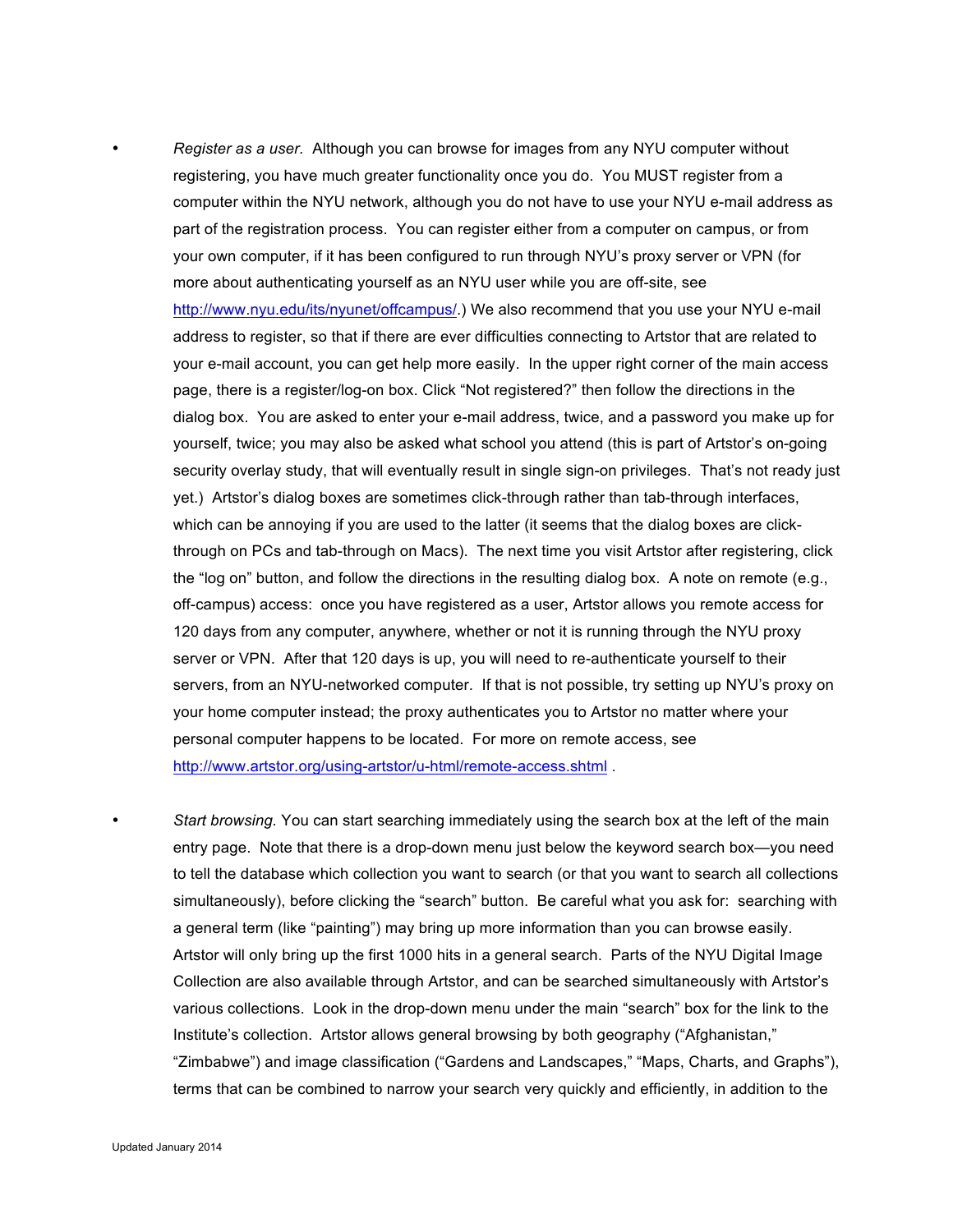names of the individual collections represented. Under "browse" on the main search page, try clicking through the "geography" and "classification" listings for examples.

• *Build an image group.* Once you have initiated a search and retrieved results, a virtual lightbox of images will appear. Clicking on the caption below each image brings up whatever textual information Artstor has on file; clicking on the image itself enlarges the image, and makes it possible to zoom, pan, and rotate the image. If you wish to select an image for separate use, click on its thumbnail. The frame will turn ochre (to unselect, click again, and the frame returns to neutral). You may select as many images as you wish, on as many pages as you wish. When you have selected the images you want to save, go to the button at the top of the lightbox screen labeled "Organize". Within the drop-down menu is the choice "Save selected images to." Click there, and choose the correct variant of "group" for your purposes. Another dialog box appears, asking you to create a folder, and a group title. You can append, overwrite, or create a new group, and you can ask Artstor to immediately open the group in a separate window. Don't forget to click "SAVE" when you're done!

Image groups allow you to work with a selection of images you set aside for yourself, name in a way that is meaningful to you, place in any order you like, and annotate in any way you wish. Image groups can also be downloaded in full through Artstor's proprietary software, the "Offline Image Viewer" (OIV), for presentation purposes. Image groups may also be downloaded in PowerPoint-ready format (1024 on the long side) to your desktop—or directly into PPT. They may also be downloaded, as a group, in a Zip file, directly to your desktop. Those icons appear at the upper right of the lightbox screen when you have an opened group.

Once you have created an image group, it "lives" on Artstor's servers, in a partition accessible only by you. The group will stay intact until you change or delete it (or until NYU changes its license with Artstor, or you no longer have access to an NYU-networked computer). When an image group is open on the screen, you can change the order in which the images appear by going to the tool bar, clicking on "Display Options," then on "sort displayed images by." You might also re-order your group by dragging and dropping any image next to any other image on the virtual lightbox screen. When you're done, go back to the "Organize" button, and click "Save Image Group." You will be prompted to save the changes you made. If you download a group you have rearranged in the Artstor database environment into the OIV or PPT, the group will download in the order in which it was last saved.

In any screen in which images appear, you can enlarge (zoom, pan, rotate) and pull up any information Artstor has about that image. Click on an image, and it will enlarge (half the screen will grey out, and you may see a "percentage loaded" bar across the top of the image window; how long it takes to download depends on the size of the image file and the speed of your network connection). Once the enlarged image is on your screen, there will be two rows of icons at the bottom of the new window. Click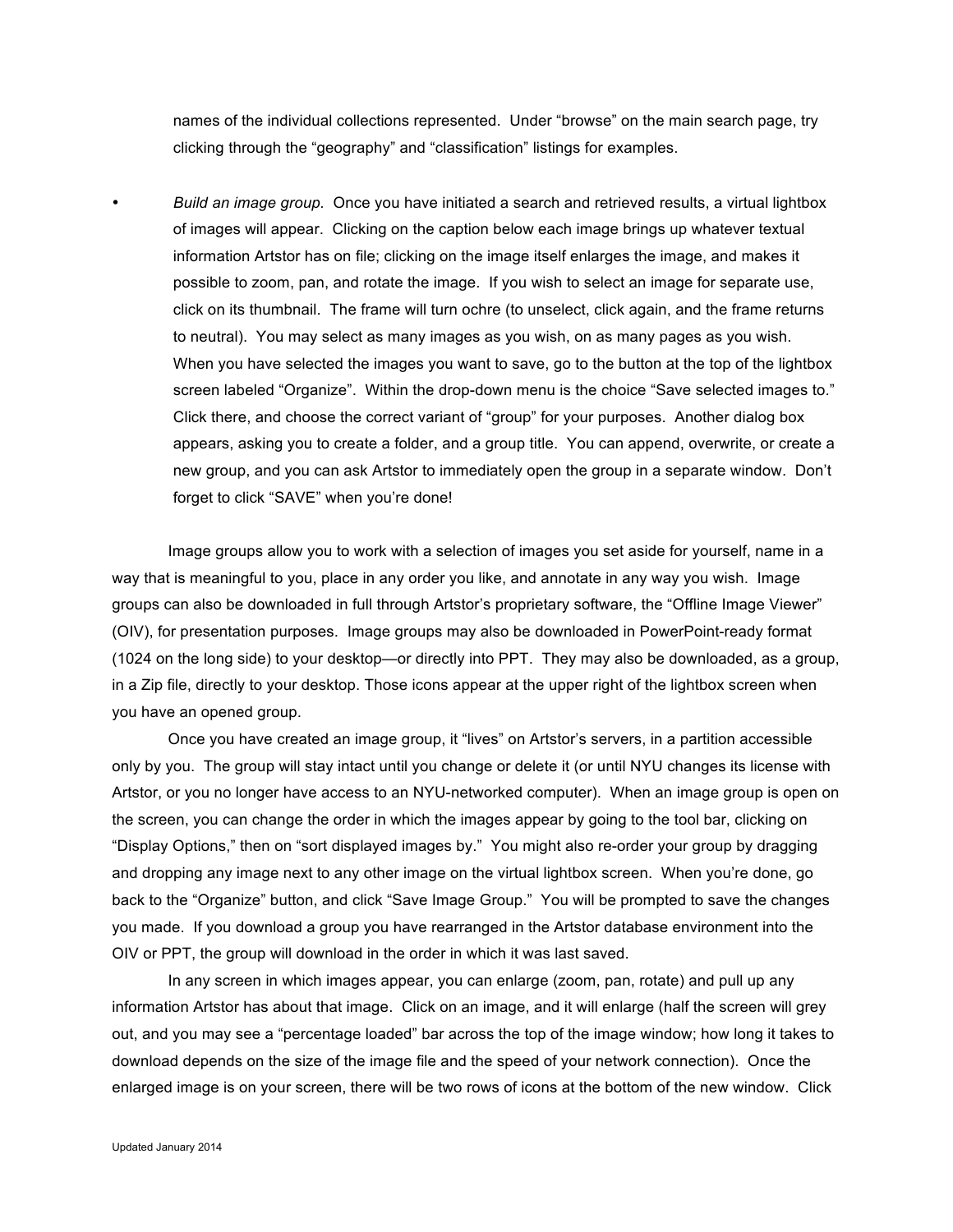the "plus" sign to zoom in, the "minus" sign to zoom out, and the icon of the small square to return the image to its original size and position. When an image has been enlarged, a slide-sized reference image appears in the bottom right corner of the new window. Zooming in creates a red outline on the reference image; dragging the red outline within the reference image allows you to move the area of the image being enlarged in the main part of the window.

To the right of the zoom in, zoom out, and reset icons, are three "mode" icons. The first, "zoom mode," allows you to create your own customized details. Click on "zoom mode," then use the cursor to "draw" a box around the part of the image you wish to enlarge. The second, "pan mode," allows you to move around the image once you have enlarged a section, by clicking/holding, and moving the cursor around in the enlarged image. The third, "rotate mode," allows you to rotate the selected image in any direction (although the orientation of the thumbnail reference image does not change). The zoom and pan features continue to function, even if the image has been rotated. (N.B.: An image downloaded into the OIV reverts to its original size and orientation. Customized details print out, and will download to your desktop, but do not download into the OIV. You can easily recreate them in the OIV, on the fly.)

Clicking the printer icon will allow you to print out a low-resolution version of the image, and all its related descriptive text; you will get two pages of printout, one for the image and one for the text. If you have created a detail when you click "print," what prints out on the image page is whatever actually appears on the screen. Click the "save" icon, and Artstor will allow you to download the image (at PPTready resolution) to your hard drive, stick drive, CD, or other portable media.

At the very bottom of the enlarged image window is another row of icons. Click the "full screen" icon to make the image as large as possible (or, conversely, to return it to its original size). Click the "list" icon to see the titles of every image in your image group—click on a title in the list, and that image enlarges on the screen. Click the "information" icon to see all descriptive data associated with that image.

At the lower right edge of the image toolbar are three text buttons: one allows you to hide the tombstone caption in the lower left; one takes you to Artstor's error report form. If you find an error, click there, and follow the directions on the resulting screen. Your comments on what needs to be fixed are forwarded to Artstor's metadata staff. The third brings up Artstor's terms and conditions of use.

In the lightbox screen, clicking on the caption to any image pulls up its related description. Descriptive information in Artstor varies widely; you will find that the "Image Gallery" (drawn originally from the slide library at the University of California/San Diego, and found within the "Artstor Slide Gallery") has the most cursory textual information, and images of the most varied quality. The images in the "Illustrated Bartsch," in contrast, are frequently well-cataloged, with lengthy descriptions and interpretations in addition to basic source data.

Across the top of the data screen (reached by clicking on the caption to a thumbnail) are several tabs. The second tab, "file properties," gives you the technical specifications of the image—including its perpetual URL, which can be cut-and-pasted into another document if you need it. The third tab, "personal notes," allows you to annotate for yourself any image you have selected. Those personal notes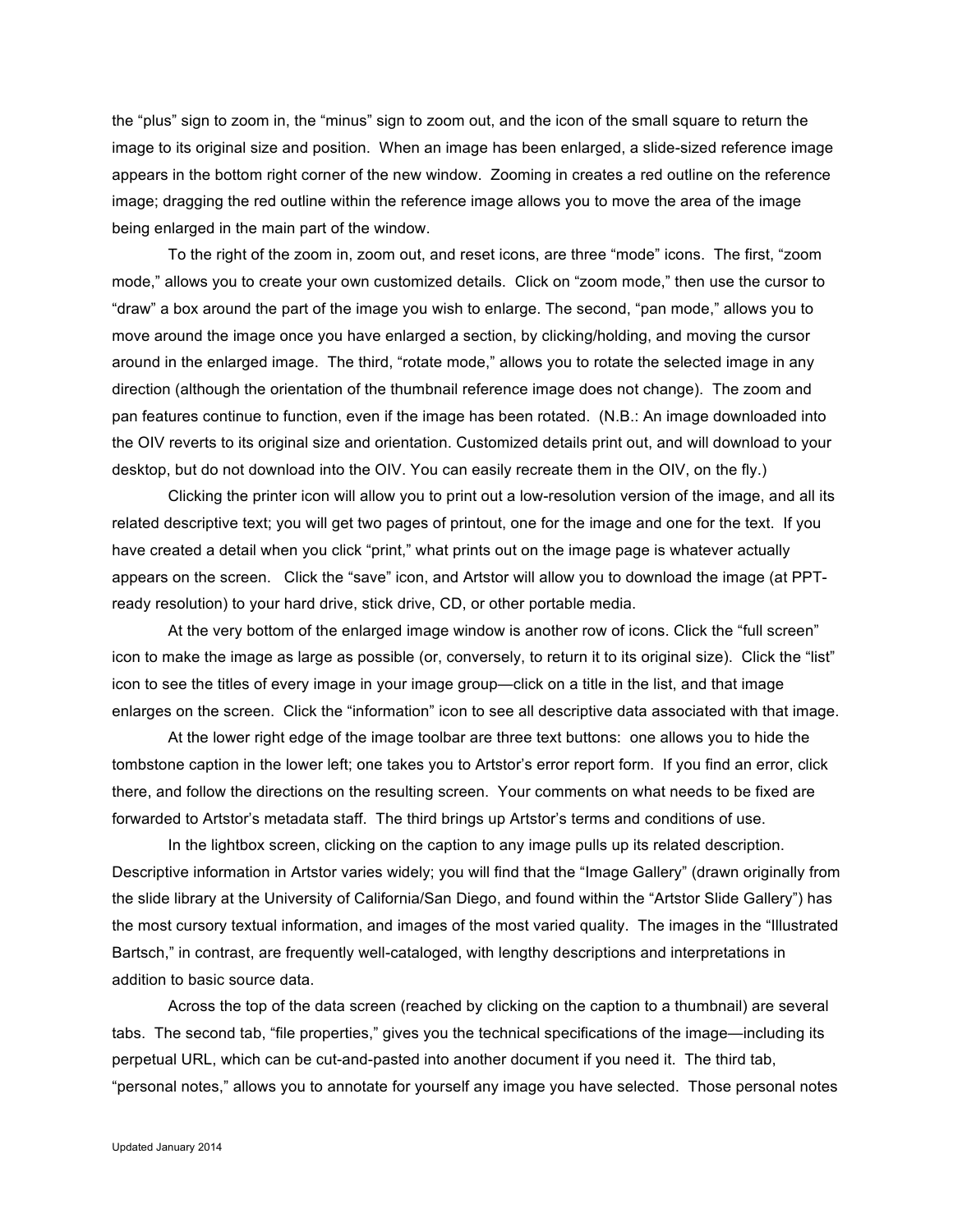are available and visible only to you. If you have arranged for instructor-level privileges, a fourth tab, labeled "instructors notes," will be active. Notes you write under the "instructors notes" tab are available for general viewing by your students ("personal notes" are not). To arrange for instructor level privileges within NYU's Artstor license, contact Tom McNulty (tom.mcnulty@nyu.edu), NYU's Art Librarian and primary Artstor administrator (Tom can also be reached via a link on the main Artstor database page; look for the "E-mail your institutional contact" under "Questions?" on the main page). A note on teaching with Artstor: if you teach at an Artstor-subscribing institution other than NYU, you must register through that institution's license, and initiate local instructor-level privileges, for your students there to have access to your Artstor groups and instructor's notes. Questions about transferring image groups from one institutional license to another should be sent to Artstor's user services office (userservices@artstor.org).

Don't hesitate to use the "help" tab! Artstor has a great deal of detailed information available for reference and printout as needed. "Help" is accessible from any screen within Artstor.

## **Downloading from Artstor groups into PowerPoint**

Artstor makes it possible for you to download image groups directly to PowerPoint. Their "help" document clearly explains the process

(http://help.artstor.org/wiki/index.php/Export\_image\_group\_to\_PowerPoint ). First, create and "save" a group of images within the Artstor on-line environment. Order and annotate the images in any way that is meaningful for you, and "save" the group again. In the beige toolbar at the top of the screen, look for the icon that resembles the "slide show" icon in PowerPoint (a screen with a pull-down ring in the center). Click there, and follow the directions to download your group to your desktop, and directly into PPT. The resulting PPT file will have a title screen (white text on a black background) with the name of your group, and one frame for each image (also on black backgrounds). The text for each image, including your annotations, will appear in the "notes" box at the bottom of each slide.

## **Using the Off-line Image Viewer (OIV v3.1.x)**

The OIV is a proprietary software package that makes it possible to download locally Artstor's large image files (and much of their associated functionality), then to add images from other sources and make presentations. It is similar to PowerPoint, but is less complicated and has different (some think better) functionality. The OIV is already loaded onto most computers at IFA; you can download it to your personal computer as well. The OIV is completely portable.

A note about "personal notes": Before downloading images from Artstor into the OIV, make whatever annotations you think you will need in the "personal notes" screen. "Personal notes" download with the image, but you CANNOT change them once the image has been downloaded to the OIV on your own computer.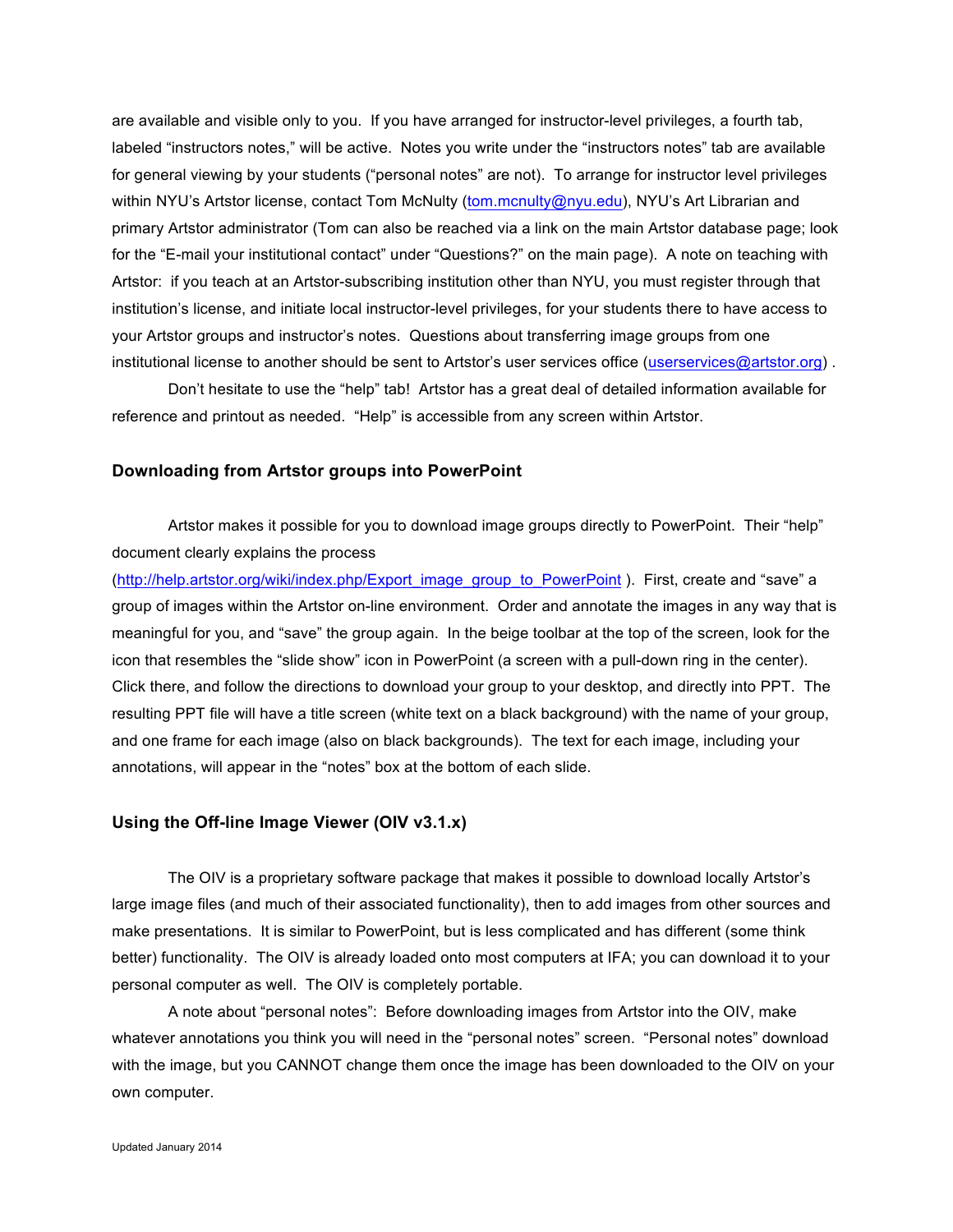To download the OIV to your personal computer: after registering as an Artstor user, go to the "Tools" button at the top of the screen. Click "Download Off-line Presentation Tool," and follow the onscreen directions. If you have problems downloading the OIV, please contact Joe Rosario in Computer Services (jr309@nyu.edu). Make sure you download the most recent version of the software, and that the version you download is compatible with the computer you are using. The downloading instructions are very clear and easy to follow, but there are some specific systems requirements; the OIV does not work with all operating systems of all computers. If you have used the OIV before, and have presentations saved in earlier versions of the software, please note that you will not be able to open OIV 3.1.x files in any earlier version of the software (although 3.1.x does allow you to save a presentation in a "legacy" format and to open files created with earlier versions of the software).

Once the OIV is installed on your computer, open the program. Your screen will be divided into three windows (the "Image Palette," "Slide Sorter," and "Slide Editor"), and a "Getting Started" dialog box, giving you several download options, will appear. (N.B.: When working on your home computer with the OIV for the first time, it is wise to set the image download preference to "medium" so that the downloaded image files do not crash your hard drive or processor. To do this, close the "Getting Started" box by clicking the "cancel" button. Go to the "Artstor OIV" tab in the upper left tool bar, and select "Preferences." Click the icon titled "Image Size," and select the radio button for "medium" in the resulting dialog box. You must close the program and re-open it for any preference change to take effect.)

By selecting the "Create a presentation using Artstor images" option in the "Getting Started" dialog box, you will be prompted to authenticate yourself to Artstor (e.g., log in), then to tell Artstor which of your image groups you want to download. The images will download in the order in which you left them in your on-line image group, directly to your personal computer, into the "Image Palette" window, along with all their attendant data; any "personal notes" you have made will also download. Please remember that you must assemble images into a group prior to downloading them into the OIV; the OIV does not give you direct access to the full Artstor database, just to the image groups you have already set aside for yourself.

Once an image group has been downloaded to your own computer, you can rearrange the images, add images from other sources, and present images either as a PowerPoint-like slide show or as an "Image Palette" slide show. To add images from other sources, pull down the "Insert" menu, and click the option appropriate to the source of your local images. Tell the OIV where the images are you that want to add to your image group, and they will appear on the "Image Palette" window, appended to the group after the most recently selected image, or at the end if no image has been selected. You can also import a PowerPoint presentation; click the "Import a PowerPoint presentation" button in the "Getting Started" dialog box, or use that menu option under "Insert" in the main tool bar. PowerPoint presentations will download as text and image frames into the "Slide Sorter" window, and as images ONLY into the "Image Palette" window. Please note that although you can open a PowerPoint file in the OIV, you CANNOT open an OIV file with PowerPoint—it is a one-way function.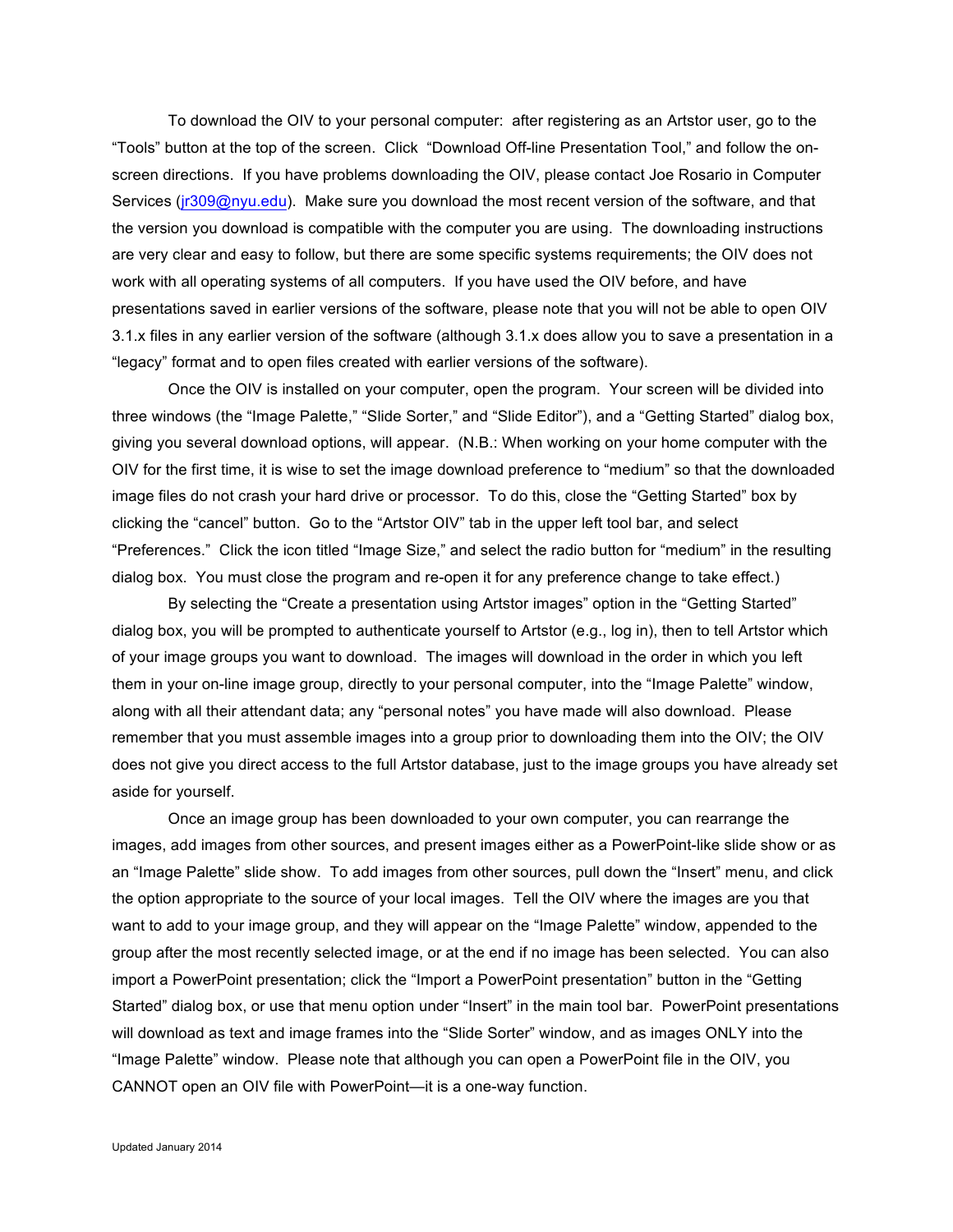The "Image Palette" window allows you to order images any way you like; select an image (its frame will turn blue), then drag and drop it wherever you want it. If you want to delete an image, select it (its frame will turn blue), go to the "Edit" menu, then choose "Remove slide." NB: If you delete an Artstor image, and want it back, you will need to return to Artstor to download it again. To annotate your own images (NOT the images you download from Artstor), select an image (its frame will turn blue), then right click (in a PC interface; control/click in a Mac interface). Use the "Edit image data" option in the resulting menu. Right clicking also allows you to rotate or flip an image (this is only possible in the "Image Palette" window; the changed image can then be used in the "Slide Editor" window.)

Depending on how you want to present the images you have assembled, you can use the OIV in two completely different ways. There is the "Image Palette" slide show, which is very flexible, but linear. The biggest advantage to using the "Image Palette" slide show is that the screen can be split either vertically or horizontally, and zooming and panning features are available in both halves of the screen. Artstor's considerable image data can also be called up, in either half of the screen, and the full slide show, arranged as you last saved it in the "Image Palette," can be referenced in either section of the screen. In the upper left of the "Image Palette" toolbar is a small slide icon with a green triangle on it; click there to preview your slide show.

There is also the "Slide Sorter/Editor" slide show, which works very much like PowerPoint. This part of the software works in conjunction with the "Image Palette." Images are held on the "Image Palette," then dragged and dropped into the "Slide Editor," which in turn gives you access to a variety of pre-set slide templates that make constructing a presentation quick and easy.

In both the "Slide Sorter" and "Slide Editor" window toolbars, there is an icon of a slide with a plus (+) sign on it. This is the "Add Slide" button. Clicking the "Add Slide" button brings up the OIV's pre-set slide template menu. Pick the slide format you need—blank screen, text only screen, 1, 2, 3, or 4 images, with or without text, with or without the zoom and pan features (these templates have a magnifying glass superimposed on the template mosaic). Selecting a template and clicking "OK" puts that template into the "Slide Editor." You can then drag and drop any image from the "Image Palette" into any part of the template in the "Slide Editor." Dragging and dropping an image into a text box transfers the text about that image into the slide template; text can then be added or edited, or removed completely. Finished slides show in the left frame "Slide Sorter" window, just as they do in PowerPoint. Slides can be re-arranged (drag and drop), deleted, added, at any point in the sequence of your presentation, in the "Slide Sorter" window. Deleting images from the "Slide Sorter" or "Slide Editor" windows does NOT delete them from the "Image Palette," but deleting an image from the "Image Palette" removes that image from all three windows—and remember, if you delete an Artstor image from the "Image Palette," and want it back, you need to connect to Artstor to download it again.

All slide templates, whether in the "Image Palette" or "Slide Sorter/Editor" version of the OIV software, are pre-set with a black background. All images will automatically size to fit any template used. Text is in a pre-set sans serif font, white on black, large enough to be legible from the back row of most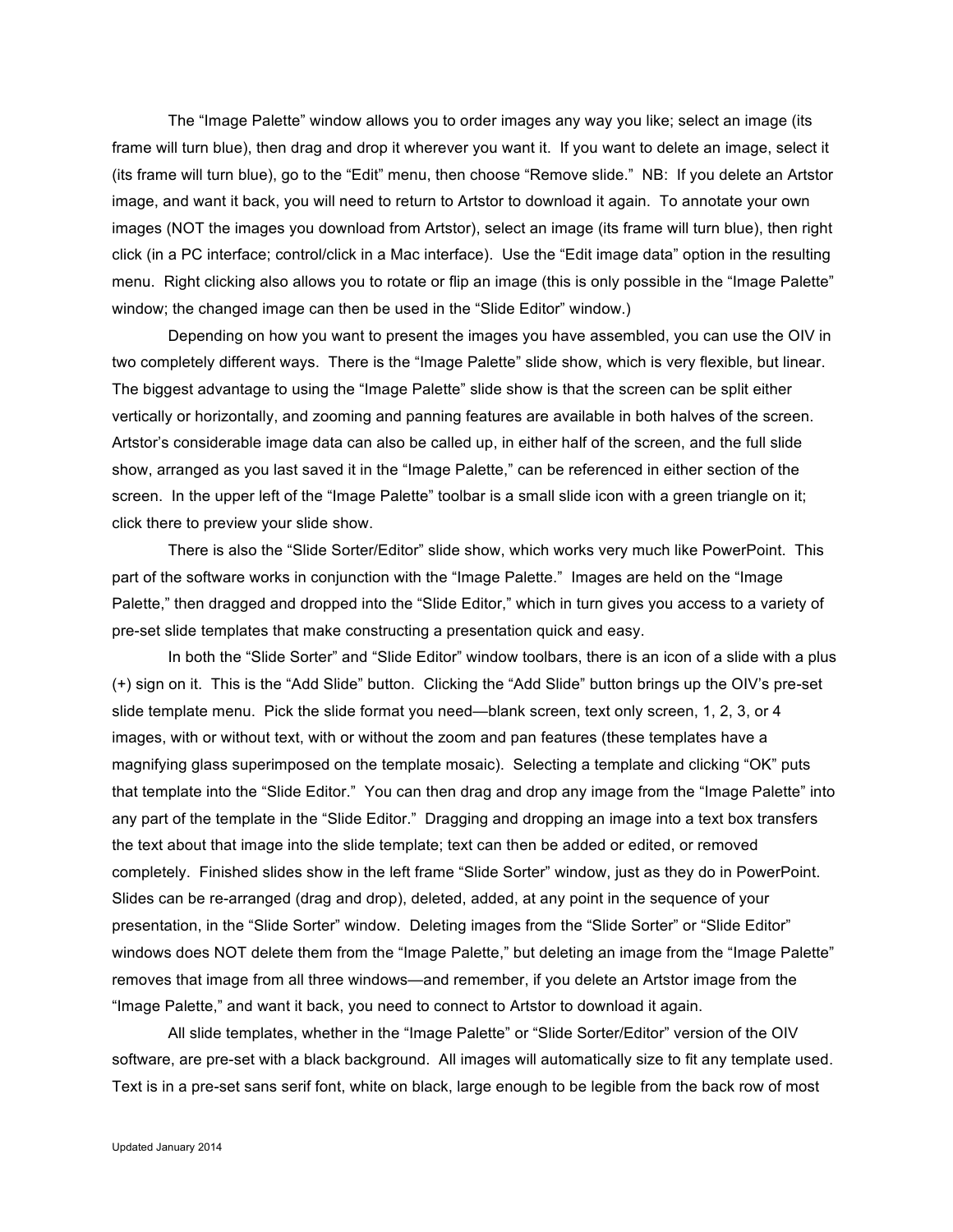classrooms. To change any of these pre-set template characteristics, use the toolbar in the "Slide Editor" window or the "Format" menu options in the main toolbar. The default format settings can also be changed in the "Preferences" menu (Artstor OIV $\rightarrow$ Preferences $\rightarrow$ Slide Defaults).

Clicking on the slide with the green triangle ("view slide presentation") takes you directly to presentation mode. The first screen gives you a list of keyboard shortcut commands, the most important of which are the spacebar (moves forward one full slide at a time) and spacebar-shift (moves back one full slide at a time). The right and left cursor keys move your presentation forward or back one *element* at a time. That is, if you have 4 images on one screen, tapping the right cursor key in succession will bring those images up one at a time.

When you have completed editing your slide show, it can be saved to the shared drive on the IFA network for you to work on later, to a flash or jump drive, to a CD, to your personal hard drive; then uploaded to any of the classroom computers when you wish to make your presentation. It will remain as last saved until you open it again. You will NOT need to log on to Artstor to open it (unless you want to add more Artstor images). The slide show is saved with a .prs file extension. Remember, you CANNOT open the file in PowerPoint—Artstor's highest resolution images can only be used in the OIV. If you are going to take the OIV on the road, it is a good idea to take the software with you (unless the institution where you are giving your talk is an Artstor subscriber, at which point they should already have the software available; see http://www.artstor.org/subscribe/s-html/subscribers.shtml for a full list). Remember when uploading the OIV that the computer you're using it on must be Java enabled, Flash updated, and that the pop-up blocker must be turned off if you think you will need to log on to Artstor directly.

More information about using the OIV can be found under the "help" button in the main OIV toolbar.

## **Where to get more help**

• If you want to use Artstor to teach a class, you can arrange instructor-level privileges by contacting Tom McNulty (tom.mcnulty@nyu.edu), NYU's primary Artstor administrator, or the analogous person wherever you happen to be teaching. One thing to bear in mind: because the licensing entity is the institution at which you are teaching, not you personally, an image group you set up while registered as an NYU user will NOT be visible to your students at any other institution, even if you have instructor-level privileges here and there. You will need to have separate accounts—and separate instructor privileges—at each institution, and you will need to build image groups from the materials that are locally available and accessible. Contact User Services at Artstor (userservices@Artstor.org) for assistance moving image groups among institutional subscriptions. Please note: NYU-hosted images will not move to another institution, even if the overall group is moved.